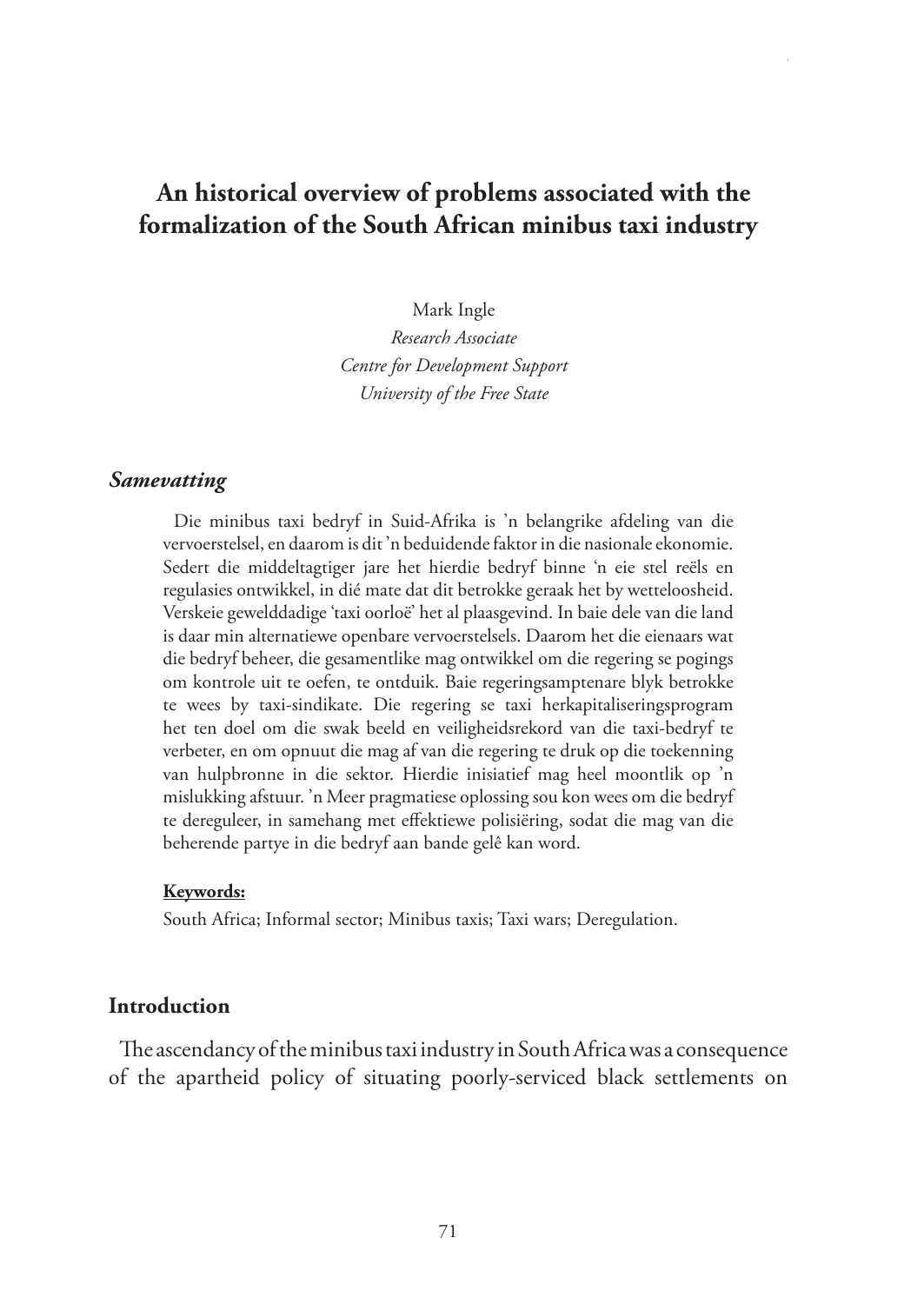the periphery of the urban conurbations.1 After deregulation in 1977 the taxi industry experienced exponential growth to the point where it came to be regarded as a shining example of black entrepreneurship in action.<sup>2</sup> Notwithstanding some of the seemingly intractable problems that afflicted the sector, the Minister of Labour, echoing sentiments first articulated by former President PW Botha, warmly referred to it as "a sector that we need to be particularly proud of."3

Before 1977, taxi operation was restricted to sedan motor vehicles equipped with fare meters. Roving taxis that could be waved down were not allowed. Amended legislation passed in 1977 allowed for the use of kombi (minibus) vehicles as taxis and, in time, regulations allowed for the conveyance of 15 passengers by a driver.

As the Railroad Association of South Africa goes on to explain: "The use of meters fell away, as did official efforts at enforcing the prescribed areas to which minibus-taxis were confined in terms of their working permits. Strictly speaking, the term 'taxi' is no longer appropriate to this mode of passenger transport, which is listed elsewhere in the world under the headings of minibus operation or para-transit".4

The rise of the industry was classically demand driven. Black people, having been moved to under-serviced dormitory towns and peripheral areas, nevertheless needed to access the areas from which they were excluded from residing in, in order to work, shop, and transact business. The rigidity of the state-run trains and buses' routes and timetables made day-to-day commuting extremely time consuming, tiring and expensive.<sup>5</sup>

Notwithstanding state subsidies, the public transport system's lack of flexibility often necessitated multiple changeovers during a single journey and this, apart from being intensely inconvenient, often made commuting prohibitively costly. The pressure on the state - from black commuters,

<sup>1</sup> KG Nustad, "The right to stay in Cato Crest: Formality and informality in a South African development project", KT Hansen & M Vaa (eds.), *Reconsidering Informality: Perspectives from urban Africa* (Uppsala, Nordiska Afrikainstitutet, 2004), p. 55.

<sup>2</sup> MM Khosa, "Accumulation and labour relations in the taxi industry", *Transformation*, 24, 1994, p. 55.

<sup>3</sup> Department of Labour, "Minister's speech: Launch of the sectoral determination for taxi sector", 2005 (available athttp://www.labour.gov.za/media-desk/speeches/2005/minister2019s-speech-launch-of-the-sectoraldetermination-for-taxi-sector-1, as accessed on 9 June 2009).

<sup>4</sup> Railroad Association of South Africa, "Passenger transport" (available at http://www.rra.co.za/passenger.shtml, as accessed on 9 June 2009).

<sup>5</sup> International Labour Organisation (ILO), *Organising in the taxi industry* (Johannesburg, ILO, 2003), pp. 8-9.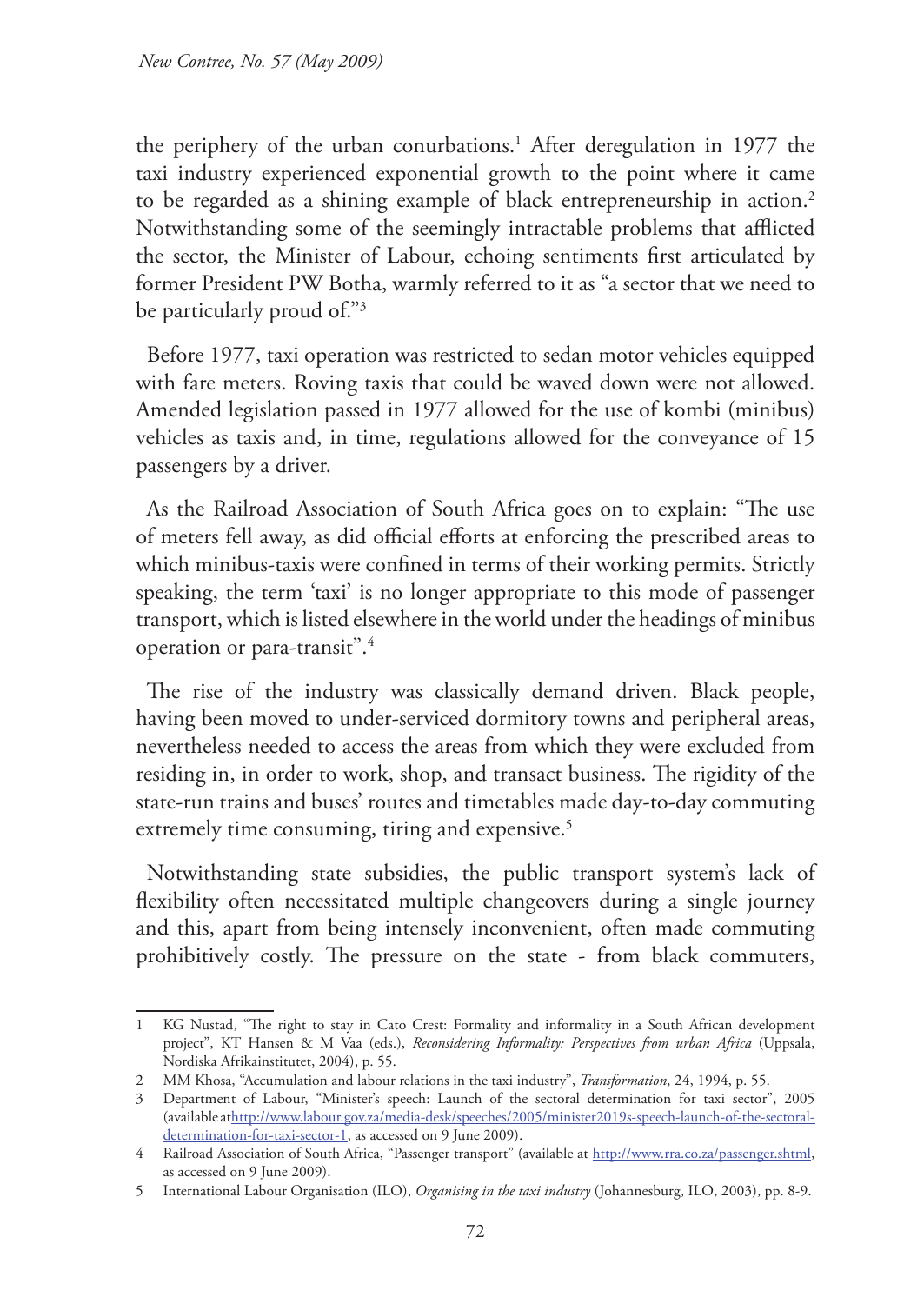aspirant minibus taxi operators, and the white business sector - to allow for kombi taxis, became quite overwhelming and the state had little option but to capitulate in the face of the compelling market logic these pressure groups were able to draw on. The minibus taxi industry had become a popular *de facto* reality that simply ignored official restrictions.

The Department of Labour, some ten years ago, reported that:<sup>6</sup>

Transport plays a key role in enabling job search, affordable travel to work and services, and access to education. Yet, public transport fares in South Africa are 32 per cent higher than the world average, taking into account purchasing power parity and subsidies… 13 per cent of urban residents cannot afford access to any form of transport. Almost 30 per cent of urban residents are 'captive' to public transport; about 17 per cent are totally dependent on the cheapest form of transport available.

The Department went on to say that "long distances and low densities [were] causing low levels of capacity utilization (22% on rail, 52% on buses, 48% on taxis)". This last figure suggests that either the taxi industry was over-traded - or it was not matching demand effectively. This analysis will argue for the latter and will claim that little has changed to ameliorate the situation in the intervening years. It will be argued that this is largely due to self-appointed 'strongmen' having opportunistically usurped the enforcement of certain of the state's regulatory strictures. It will also be shown that, while the state is trying to formalize the industry by means of a raft of elaborate and ultimately unenforceable regulations (cf. the National Land Transport Transition Act, Act No.22 of 2000), it continues to neglect enforcing basic 'rules' which could serve to rehabilitate the sector, and bring it into line with good business practices.

The study also demonstrates the strength of the dangerous belief that the "commons" (a public route) can be "owned" by whoever (not excluding the state) is strong enough to "capture" it and fight off challengers.7 It is this "commodification", of what is in fact an intangible public good, that lies at the heart of the taxi industry's present malaise - and which the state is misguidedly perpetuating as part of its taxi recapitalization programme. This programme will be dealt with in a later section.

<sup>6</sup> South African Government Information, "Create jobs fighting poverty: An employment strategy framework", 1998 (available at http://www.info.gov.za/otherdocs/1998/jobs\_poverty.htm, as accessed on 9 Jun. 2009).

<sup>7</sup> See "Taxis have no legal rights", *Sapa*, 24 June 2009 (available at http://www.iol.co.za, as accessed on 4 Jul. 2009) for a refutation of the minibus taxi industry's claim that bus routes are its "intellectual property".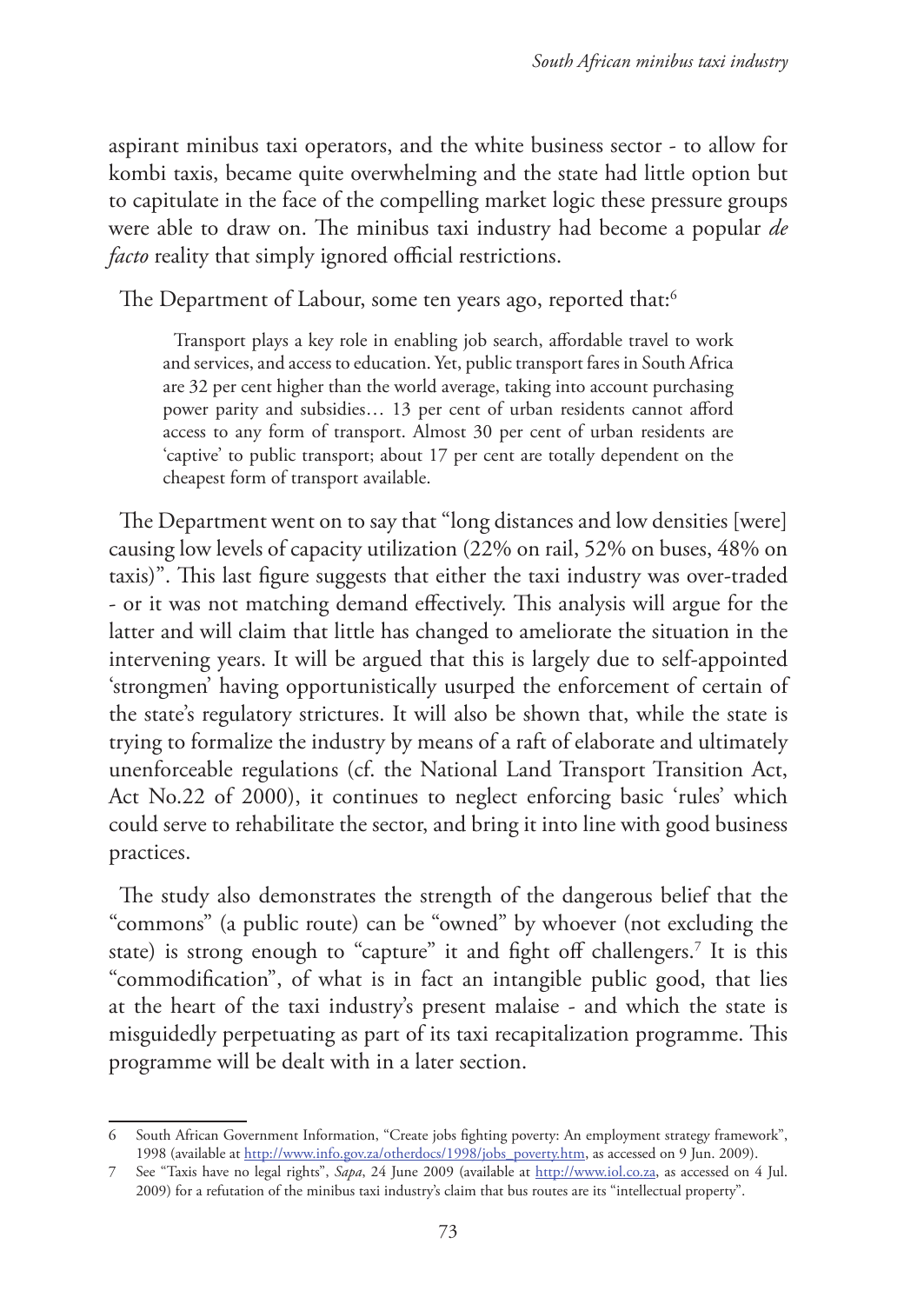## **Structure, size and importance of the minibus taxi industry**

The Human Sciences Research Council (HSRC) aptly summed up the South African transport sector as follows:<sup>8</sup>

The South African transport system is extremely complex with all three spheres of government [local, provincial and national] being the provider of transport infrastructure and public transport services and at the same time being the regulator of public and private transport. Inter-modal linkages between passenger and freight, road, rail, aviation, ports and airports further add to the complexity. An additional level of complexity arises in the urban context, because South Africa does not have one [integrated] urban transport system, but rather a series of individual transport systems in urban areas, often with little or no relation to one another.

According to the Competition Commission of South Africa,<sup>9</sup> the taxi industry consists of two types of taxis: metered taxis (represented by the SA National Metered Taxi Association, or SAMTA) and minibus taxis (represented by the SA National Taxi Council, or SANTACO). These two national umbrella bodies operate in parallel, altogether independently of one another, but have an identical hierarchical structure. Each national body has its members who belong to their particular local taxi associations. These in turn elect local taxi councils. Local taxi councils are represented on regional taxi councils which, in their turn, are represented on provincial taxi councils. It is these latter councils which report in to their respective national affiliates.

The Competition Commission reported in 2003 that it was impossible to determine the number of taxis operating in South Africa, due to the informal nature of the industry. The Western Cape and KwaZulu-Natal taxi industries seemed, however, to be rather better coordinated than was the case in the Gauteng province where there were about 3700 "metered" taxis, only half of which were thought to be "legal". The Commission estimated that there were approximately 150 000 public minibus taxis nationwide. The South African taxi industry was thought to have an annual turnover of roughly R16.5-billion (excluding metered taxis) but the overall contribution of the taxi industry to the country's Gross Domestic Product was not known. Many, if not most, taxi operators were not registered as taxpayers, although they might well have been registered with the Department of Transport as taxi operators. The

<sup>8</sup> Human Sciences Research Council (HSRC), "Transport sectoral study for the Department of Provincial and Local Government, Pretoria", Unpublished report (Pretoria, HSRC, 2004).

<sup>9</sup> Competition Commission of South Africa, "The South African taxi industry", 2003 (available at http://www. compcom.co.za/resources/CompComIssue11/pages/04\_taxi.htm, as accessed on 9 June 2009).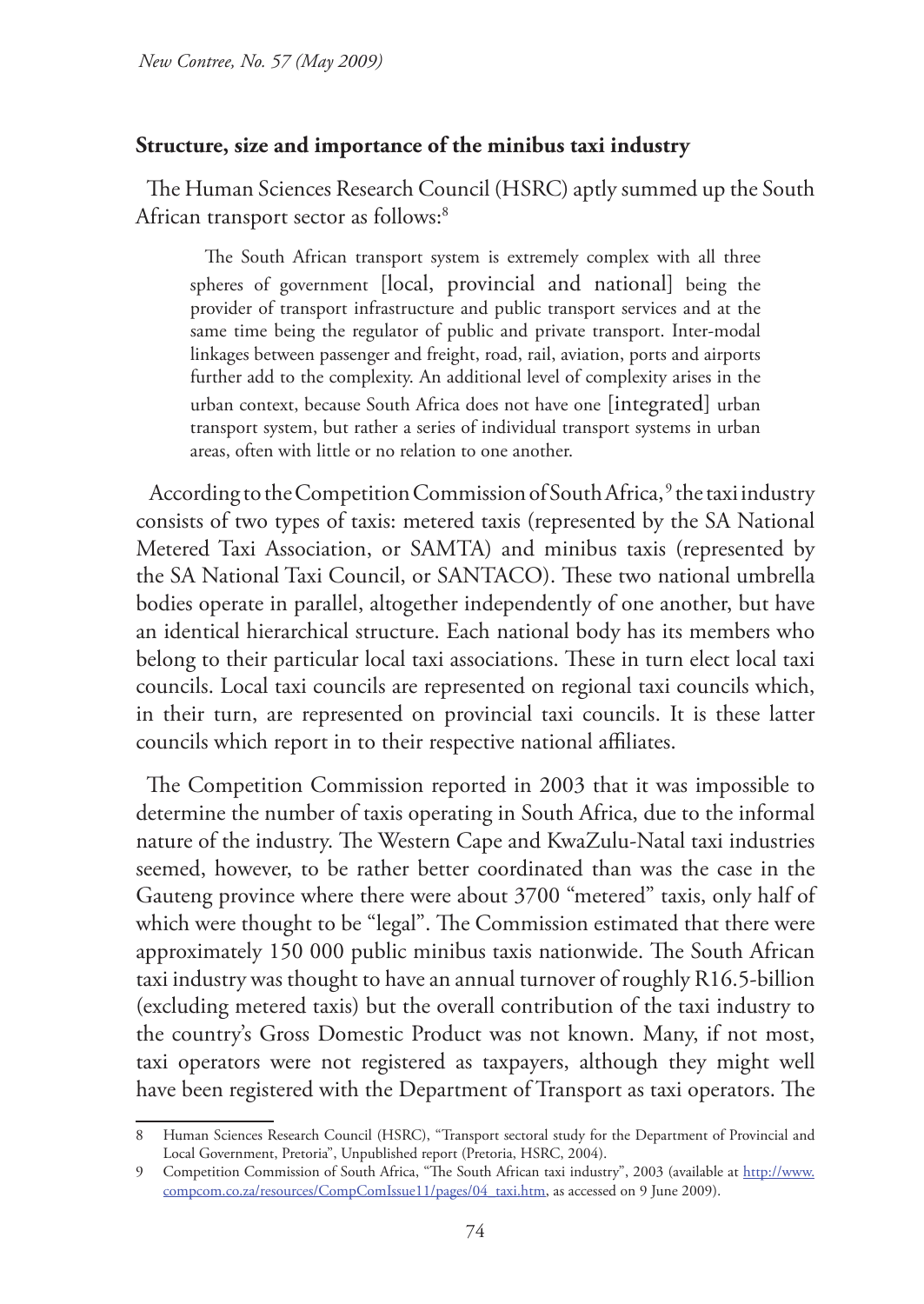#### Competition Commission added that:

While conventional metered taxis continue to operate in the major centres minibus taxis are thought to constitute at least 90 per cent of the local taxi market. In the case of minibuses, different individual taxi associations appear to decide collusively on taxi fares to be charged per route, outside consultation with, or interference by, the authorities. According to … the South African Competition Act, Act No 89 of 1998, such agreements between competing firms, or an association of competing firms, are prohibited as they involve directly or indirectly fixing a purchase or selling price or any other trading condition. At present, minibus commuters are charged fixed amounts for travelling on particular routes. These routes are generally known, without being published.

If there are indeed upwards of 150 000 minibus taxis on the road then the industry is unlikely to provide direct employment for fewer than 300 000 people.10 The Free State Department of Public Works, Roads and Transport estimated in 2004 that the industry provided 14 000 jobs in the province.<sup>11</sup> Given that the Free State economy represents roughly a twentieth of the national total, a figure of roughly 300 000 jobs nationally would seem to be about right. This is a very considerable figure given a total population of about 50-million with unemployment rates oscillating between 30 and 40 per cent.

Indirectly, the taxi industry supports a host of upstream and downstream economic activities.<sup>12</sup> These include advertising, motor repairs, vehicle financing, passenger insurance, and the maintenance of taxi rank ablution blocks. The industry also employs rank marshals, car washers, and fare collectors apart from the drivers themselves.

The HSRC articulates transport's importance to society and the overall economy as follows:<sup>13</sup>

Transport performs many functions. It is the backbone of a country's economy. Without transport, firms and entrepreneurs in both urban and rural areas would not be able to get inputs in, nor products out. Adequate transport service makes rural areas vibrant and a country economically competitive. But that is not all… Transport services have a crucial social function to play,

<sup>10</sup> MM Khosa, "Accumulation and labour relations…" p. 56 provides a figure of 300 000 derived from sources dating back as far as 1989.

<sup>11</sup> Free State Department of Public Works, Roads and Transport, "Taxi *lekgotla* heralds new era for the industry in the Free State", November 2004 (available at http://www.bulletinonline.co.za/archives/specfeat/nov2004.php, as accessed on 9 Jun. 2009).

<sup>12</sup> See also MM Khosa, "Accumulation and labour relations…".

<sup>13</sup> HSRC, "Transport sectoral study…". 2004.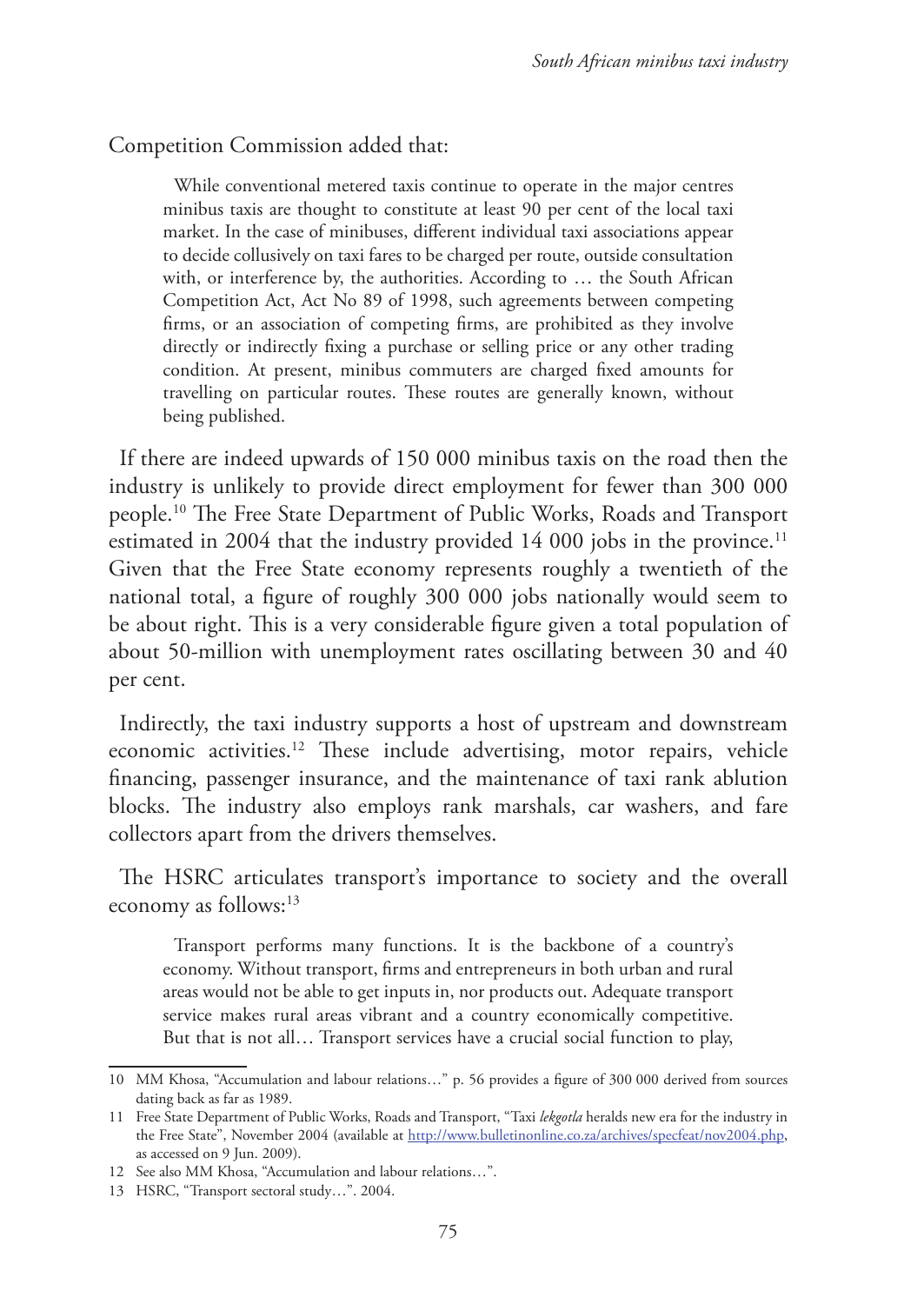linking families, providing access to education, health, welfare and many other social services. They are also the means by which families sustain themselves, commuting to work and to stores for the necessities of life. It is not surprising that a recent World Bank study showed that the returns on investments in the transport sector in developing countries were one and a half times higher than the Bank average.

#### **Employment conditions in the industry**

Employment conditions within the minibus taxi industry were identified as long ago as 1994 as being almost Dickensian with many drivers working 16- to 18-hour days for a mere pittance.<sup>14</sup> In March 2003, the Community Agency for Social Enquiry (CASE) conducted a survey of earnings and working conditions in the taxi industry commissioned by the Department of Labour.15

The survey found that taxi drivers were almost invariably male (98 per cent of the sample); that the majority of drivers could officially be classified as "youth" (63 per cent were less than 35 years old); and that drivers tended to have modest levels of education (less than one-third of drivers had a matric school-leaving certificate, and this proportion increased to almost 90 per cent among those older than 35).

Although most taxi drivers are not taxi "owners"16 fewer than 10 per cent of the drivers in the CASE survey had a written employment contract. Almost all the drivers indicated that they worked in the taxi industry because they had no choice - either there were no other jobs available or because they were not qualified to do anything else. Drivers were paid an average wage of R1200 per month. Wages in metropolitan areas were, on average, R200 per month higher than wages in non-metropolitan areas. Drivers tended to work either for the entire week (70 per cent of all drivers) or six days a week (21 per cent) and on average spent about 13 hours at work each day.<sup>17</sup>

In the light of these details it is hardly to be wondered at that taxi drivers have a fearsome reputation for being short-tempered and accident prone.18 That:

<sup>14</sup> See especially MM Khosa, "Accumulation and labour relations…", pp. 63-67.

<sup>15</sup> Community Agency for Social Enquiry (CASE), *Determination of earnings and working conditions in the taxi industry* (Johannesburg, CASE, 2003).

<sup>16</sup> International Labour Organisation (ILO), *Organising in the taxi industry...*, p. 5.

<sup>17</sup> Also see "No easy ride for taxi drivers", *Mail & Guardian*, 11 May 2005.

<sup>18</sup> See for example Road Traffic Management Corporation (RTMC), "Road traffic report", April 2006, pp. 48-51;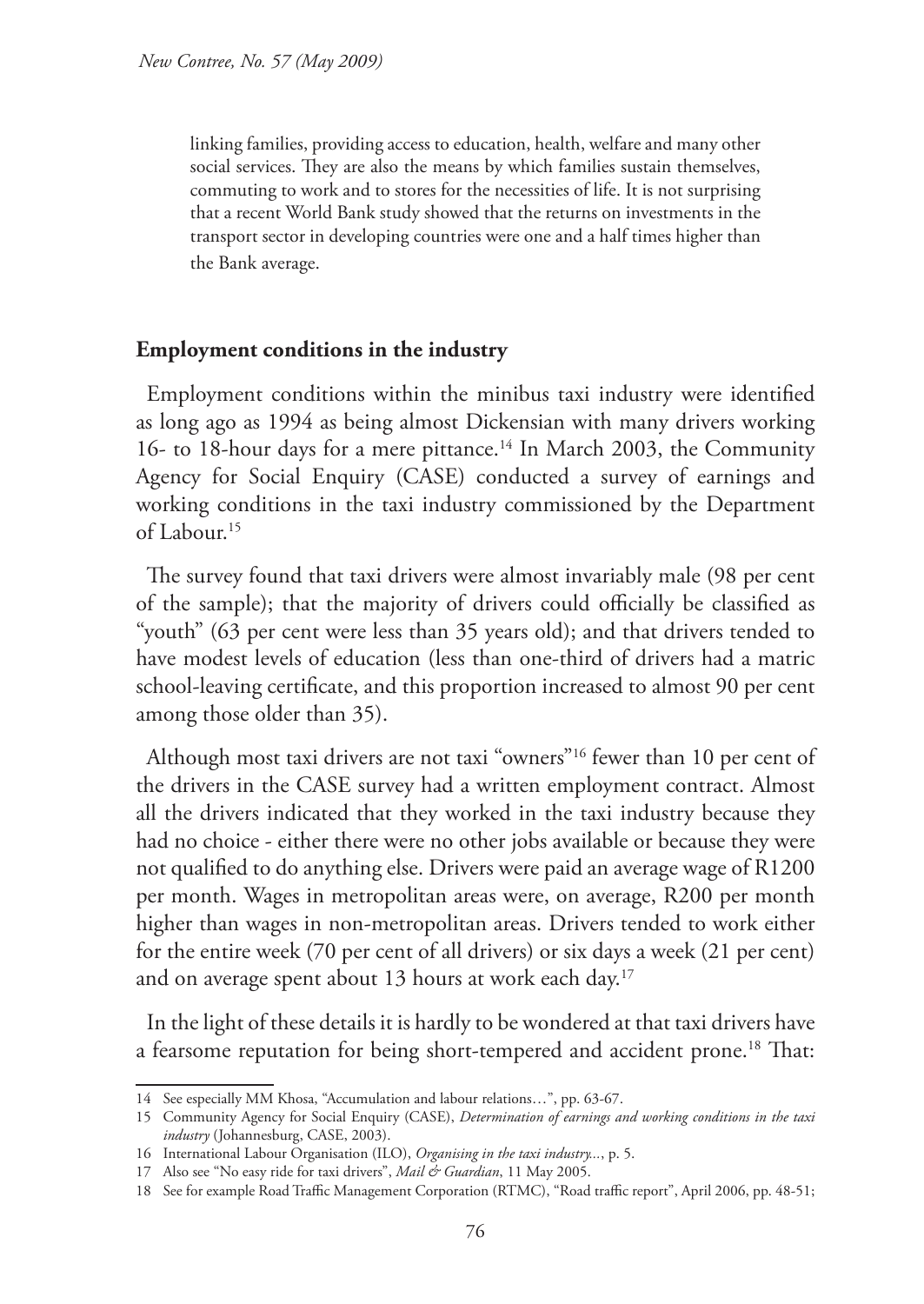"about half of South African road users are driving with 'irregular licences'"19 is also not the sort of finding which instills confidence in the professionalism or integrity of the industry. The implications of this issue will be examined more fully below.

### **Taxi violence**

In Hernando de Soto's survey of the informal transport sector in Peru, which spans a period of some 70 years, it is salutary that, although mention is made of corruption, the kind of violence that has come to be associated with the taxi industry in South Africa appears to be altogether lacking.<sup>20</sup>

Violence is endemic to South Africa's minibus taxi industry. According to Dugard,<sup>21</sup> during the period 1991 to 1999, taxi-related violence claimed an average of 19 lives a month with a further 26 seriously injured every month. Croucamp22 describes the hiring of foreign nationals to act as "hit-men to eliminate rival strongmen" in describing the "mafia-style nature of violence in the industry". He also reiterates the widely held view that the police force is often complicit in this violence.<sup>23</sup>

Unsurprisingly, barely a day passes in South Africa without a media report of some or other taxi-related incident which frequently involves straightforward murder.<sup>24</sup> This violence is not confined to within the taxi sector either but is sometimes directed at other transport sectors, most especially bus operators and even Metrorail.25 The following report is but one of many hundreds that exemplifies the general situation:<sup>26</sup>

B Molosankwe, "Talkshow host in tears about abuse", *The Star*, 19 February 2008, p. 3.

<sup>19</sup> "Half of SA using 'irregular licences"', *The Mercury*, 30 May 2005.

<sup>20</sup> H de Soto, *The other path: The invisible revolution in the Third World* (New York, Harper & Row, 1989), pp. 93-127.

<sup>21</sup> J Dugard, "Drive on: Taxi wars in South Africa", J Steinberg (ed), *Crime wave: The South African underworld and its foes* (Johannesburg, Witwatersrand University Press, 2001).

<sup>22</sup> PA Croucamp, "The social relations of the taxi industry in South Africa: Contending theories of corporatism, pluralism and systematic patronage" (PhD., UFS, 2003), p. 5.

<sup>23</sup> Also see KG Nustad, "The right to stay in Cato Crest…", p. 56.

<sup>24</sup> An archival search for 'taxi' in http://www.iol.co.za will reveal literally hundreds of such cases.

<sup>25</sup> See for example B Maclennan, "Taxis linked to rail sabotage, inquiry hears", *SAPA,* July 2005 (available at http://www.iol.co.za, as accessed on 9 June 2009) and C Barnes & E Lewis, "Bus petrol-bombed in Cape Town", *Cape Argus*, 13 February 2009, p. 1.

<sup>26</sup> "Warring taxi organizations agree to meet", *South African Press Association (SAPA)*, 12 May 2005 (available at http://www.iol.co.za, as accessed on 9 June 2009).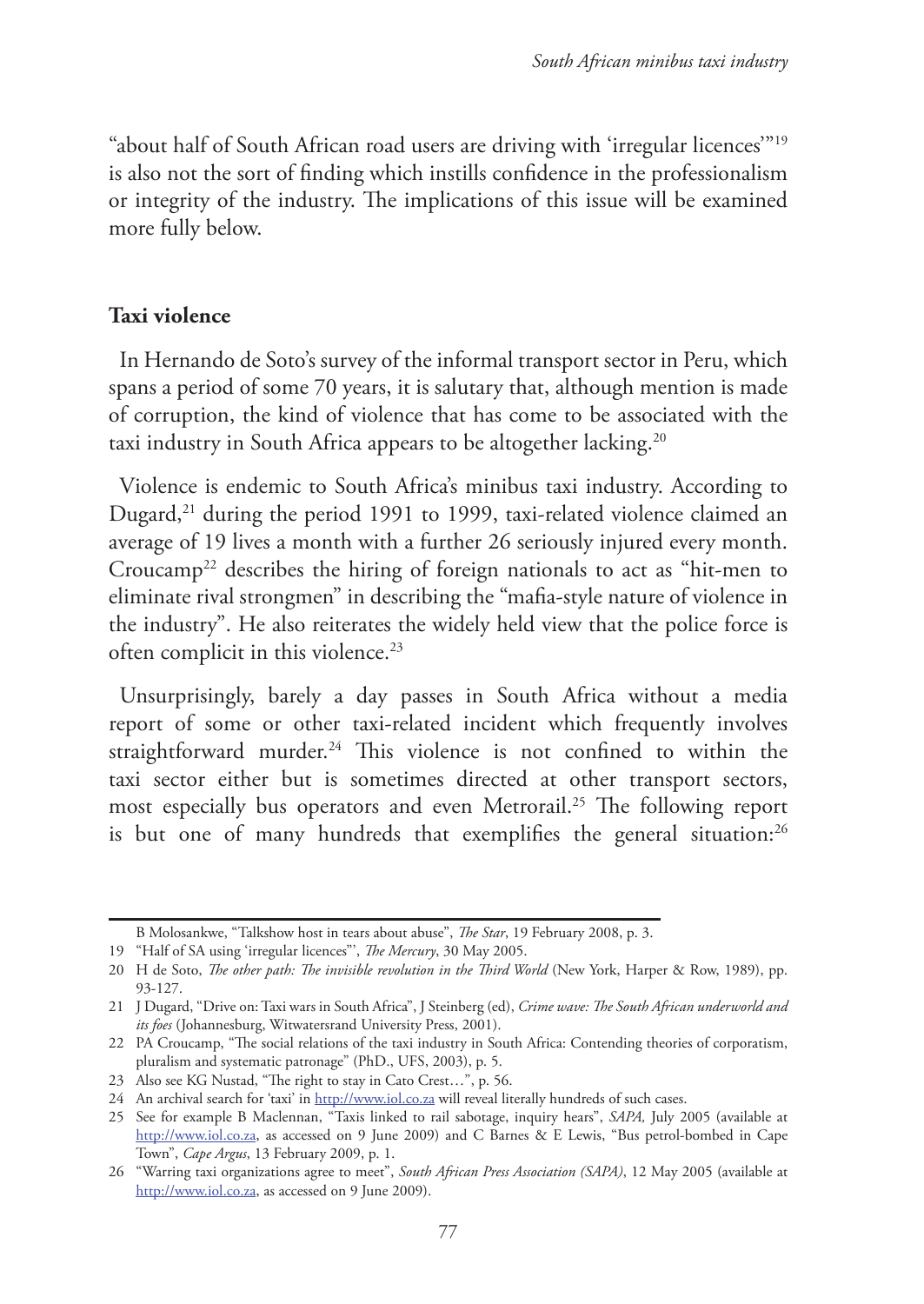Rival taxi associations in the Durban city centre were meeting… in an attempt to resolve the differences which led to a shootout… "The dispute at the moment is about the dropping off and picking up of passengers," said [a] police spokesperson… police and traffic police were facilitating the meeting between members of the Durban Taxi Association and the Durban Long Distance Taxi Association. In the meantime, members of the police's area crime combating unit were on standby at the taxi rank in Brook Street, where two bystanders were wounded in an exchange of fire between the two groups during morning rush hour traffic.

This violence generally features territoriality over coveted routes $27$  or access to taxi ranks, but can easily escalate into broader conflagrations, of quite bewildering complexity, as happened at Durban's Cato Crest and which claimed 14 lives.<sup>28</sup>

# **Transport needs: Extensive and unmet demand**

At a November 2004 transport conference, the Department of Transport's Director-General (DG) announced the following findings which had arisen out of a National Household Travel Survey:

- Low household incomes constrained the affordability of public transport services. Of the 5.8-million households earning under R1000 per month, 53 per cent were in rural areas. Of the 2.8-million households that earned up to R500 per month, half spent more than a fifth of their income on public transport.
- • Twice as many workers used either public transport (including rail, bus or taxi) or walked than used cars. Just under 10-million people travelled to work regularly. Of these 32 per cent used private cars, 39 per cent used public transport (including taxis), and 23 per cent walked.
- Minibus taxis carried 64 per cent of the 3.8-million workers who had recourse to public transport. As a mode of transport, taxis were dominant in all areas. Private transport was not available to 74 per cent of households.
- While most children who walked could get to school within 30 minutes there were about 550 000 children who spent more than two hours a day walking to

<sup>27</sup> C McCaul, *No easy ride: The rise and future of the black taxi industry* (Johannesburg, South African Institute of Race Relations, 1990).

<sup>28</sup> C Goodenough & C Forster, "Community safety and public security", P Robinson, J McCarthy & C Forster, *Urban Reconstruction in the developing world: Learning through an international best practice* (Johannesburg, Heinemann, 2004), pp. 334-335; KG Nustad, "The right to stay in Cato Crest....", pp. 56-57.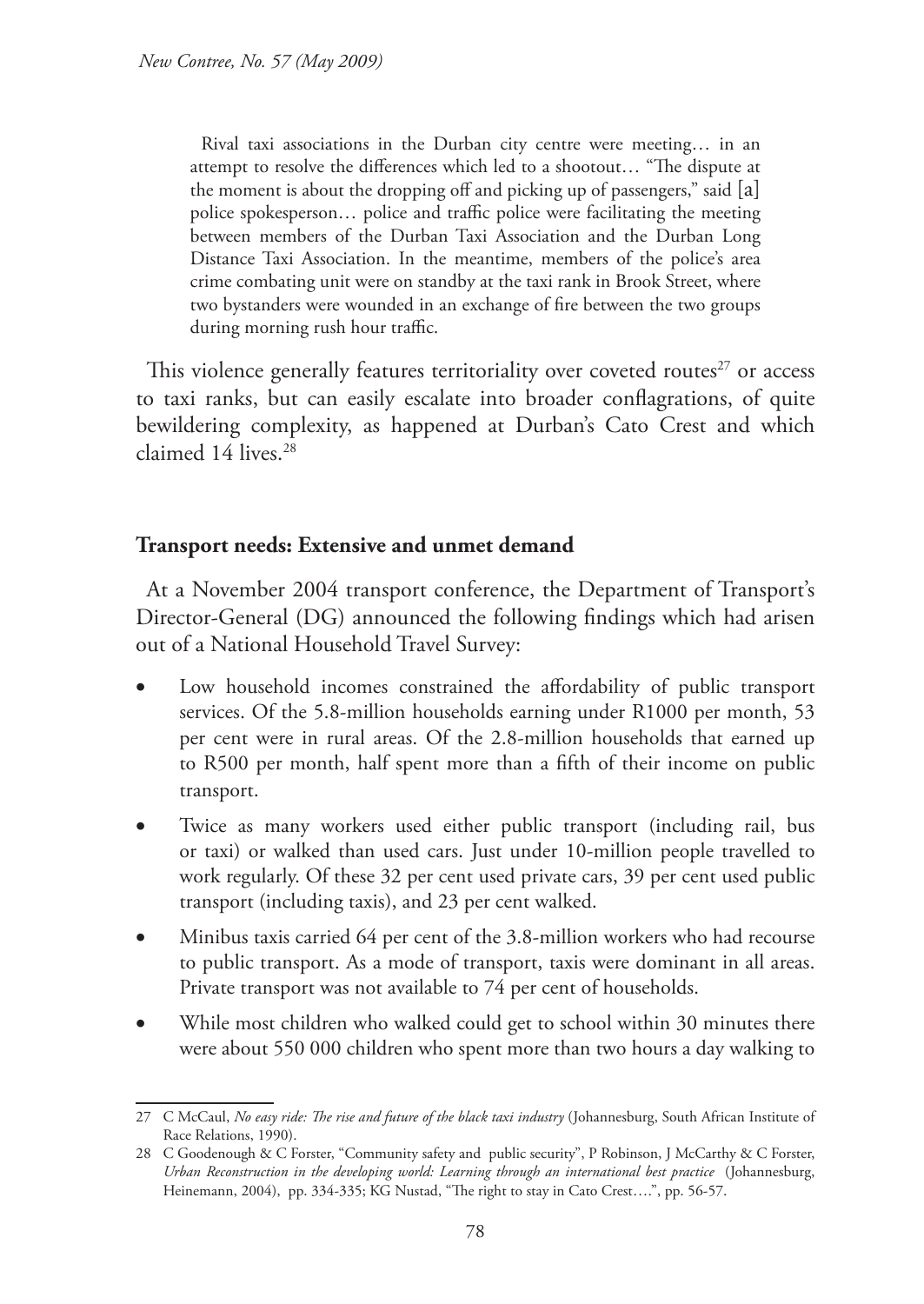and from schools. Only nine per cent of school children used taxis.<sup>29</sup>

The DG went on to report that public transport user dissatisfaction levels were very high. Forty-two percent of train users, 31 per cent of bus users, and a massive 48 per cent of taxi passengers were dissatisfied with the overall service. The main reasons for dissatisfaction with taxi services were inadequate safety (67%), a lack of facilities at taxi ranks (64%) and the poor condition of vehicles (59%). Over half the taxi users were also dissatisfied with fares, crowding, and the drivers' behaviour towards them.

The inescapable impression derived from the literature is that consumers' interests (other than financial) are, notwithstanding protestations to the contrary, the least of the minibus taxi industry's concerns. The industry exudes a strong air of entitlement which that sector of the populace that patronizes metered taxis would never tolerate. There is no sense of "customer service" whatsoever.

#### **Minimum wages**

As of July 2005, South Africa's minibus taxi drivers were entitled to a minimum wage, unemployment insurance and paid leave in terms of a new "sectoral determination".30 It was not clear that the industry could bear the cost of compliance with the regulations (even though the minimum wage was set far lower than workers had been hoping for) or that it had the capacity to deal with the administrative implications of the regulations. For one thing, the fact that fewer than one in 10 employees had any form of written employment contract suggested an environment in which literacy was low.31

While operators did not want to be seen to be endorsing anything that might be tantamount to driver exploitation, it was made very clear that many were not at all happy with these regulatory developments and would probably ignore them. That a state which has shown itself to be unequal to the task of administering and controlling drivers' licences,<sup>32</sup> has the capacity to enforce labour regulations in a hugely dispersed, autonomous and anarchic industry is very much to be doubted.

<sup>29</sup> "Transport subsidies will target non-motorized public transport", *SA Local Government Briefing*, November 2004.

<sup>30</sup> Department of Labour, "Minister's speech...", 2005 (internet accession).

<sup>31</sup> "A bumpy road ahead", *Mail & Guardian*, 11 May 2005.

<sup>32</sup> "Half of SA using 'irregular licences"', *The Mercury*, 30 May 2005.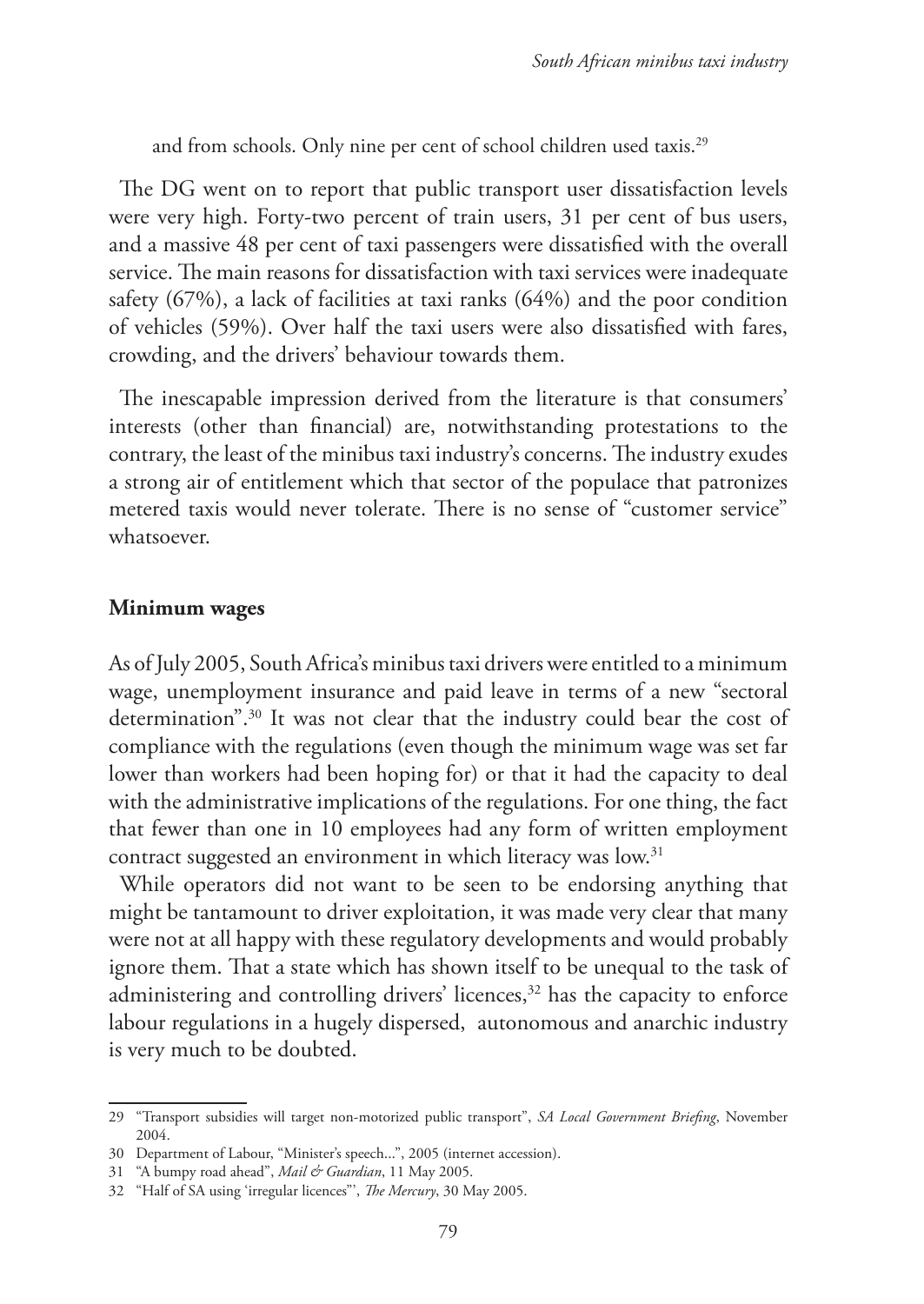The taxi industry sectoral determination aimed to formalise the sector "from the bottom up". The Minister for Labour set a minimum wage of R1350 a month for all taxi drivers and administrative staff, R1080 for rank marshals and R945 for fare collectors and car washers. In the South African context these levels were far from demanding. The determination specified a 48-hour working week for all drivers, as well as rates and conditions for overtime; and makes provision for annual, maternity and sick leave. The determination further provided for an annual increase for workers. This is to be calculated at the officially determined inflation rate plus two percentage points after one year, and another of the same margin a year after that.

Compulsory rest periods were also provided for. According to one driver sick leave is a serious concern: "In the taxi industry you can't afford to get sick. You get sick and there is another driver tomorrow, forever, and you end up hoping he gets sick so you can get your job back". During the launch of the sectoral determination, "taxi owners muttered a running commentary, indicating that there might be a bumpy ride ahead".

Objections raised by the industry revolved ostensibly around concerns over job losses, as taxi operators claimed that the industry would battle financially in meeting the minimum conditions. The veiled threats (and demands for a *quid pro quo* by way of subsidies) implicit in the following comment bode ill for compliance with government's attempts at formalizing the industry:<sup>33</sup>

A spokesperson for the industry said owners were in broad agreement with the sectoral determination, but concerned about its practical execution and the implied costs. Referring to provisions for sick, parental and other types of leave and the curbing of working hours, he said: "We do not oppose these, but we do have to ask, who will bear the costs?" He pointed to the fact that the taxi industry receives no government subsidies. It is based in the informal sector of the economy, yet "now the government expects us to adhere to formal sector provisions". He also warned that the new determination [brought] with it "a great possibility for misunderstanding… It is already an industry where there are more than enough grounds for unrest and violence…The last thing anyone wants is for a government Act, intended to improve the situation of employees, to result in the worsening of the picture."

<sup>33</sup> "Taxi industry moves into 'exciting era"', *Mail & Guardian*, 28 April 2005.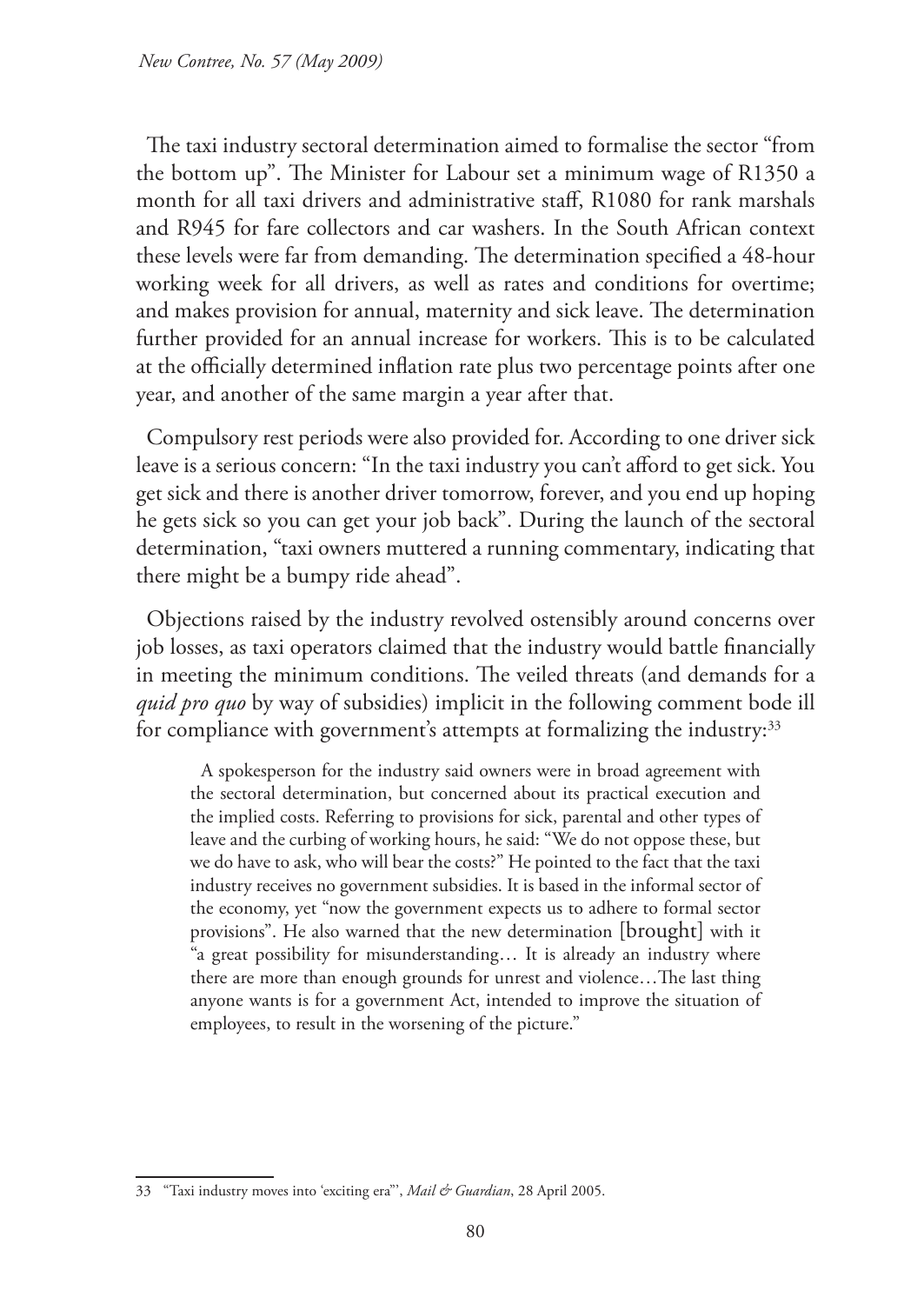#### **The taxi recapitalization programme**

In 2005 Government said it planned to spend R7.7-billion over the next five to seven years on scrapping the ailing taxi fleet.<sup>34</sup> The recapitalization programme also aimed to formalize the sector by regulating taxi fares, the labour conditions of drivers, and by introducing more stringent safety specifications.

In mid-2003, the Department of Transport (DoT) indicated that it was considering postponing the implementation date for the taxi recapitalisation programme due to pressure from taxi organisations. Top Six Taxi Management protested that their members would not be able to meet the deadline, because a large number of them would still be paying for their old vehicles when the cutoff date was reached in September 2006. Top Six accordingly asked for an extension to 2010 also partly because the bidders for the tender to manufacture the government-approved, safer, purpose-built 18- and 35 seat vehicles had not even been announced yet. According to the original timetable, recapitalisation should have begun in 2001 and been completed by September 2006. By the time 2003 came the DoT was left with just over two years to implement the phasing in of about 90 000 new vehicles to replace the ageing fleet of minibus taxis. But according to the Department's estimates, only about 25 000 vehicles were expected to be delivered each year.<sup>35</sup>

In November 2003 the Department of Transport and SANTACO announced an agreement to extend the date for the implementation of the taxi recapitalisation programme. The previous month, the government and SANTACO had had to postpone the signing of a Memorandum of Agreement (MoA) after the Pretoria High Court granted the KwaZulu-Natal Taxi Council (KWANATACO) an interdict to prevent SANTACO from signing the MoA. The provincial body said they had not been properly consulted and lacked necessary information on the whole process. SANTACO, which a few months previously had demanded that the recapitalization programme be handed over to it to administer, on the grounds that it was proceeding too slowly, now expressed its satisfaction with the postponement as this would allow all the roleplayers time to gain a better understanding of the process and buy into it.

According to the *Mail & Guardian*<sup>36</sup> SANTACO's about-turn came as a result of "a mutiny by its members that was endangering the whole taxi

<sup>34</sup> "Time is running out for 'death-trap taxis"', *Saturday Star*, 21 May 2005.

<sup>35</sup> See "Government may delay taxi recapitalization date even further", *SA Local Government Briefing*, August 2003; "Taxi industry urged to shake up govt.", *Mail & Guardian*, 23 May 2003; "Government extends taxi recapitalization deadline", *SA Local Government Briefing*, November 2003

<sup>36</sup> "Omar bows to taxi industry pressure", *Mail & Guardian*, 28 November 2003.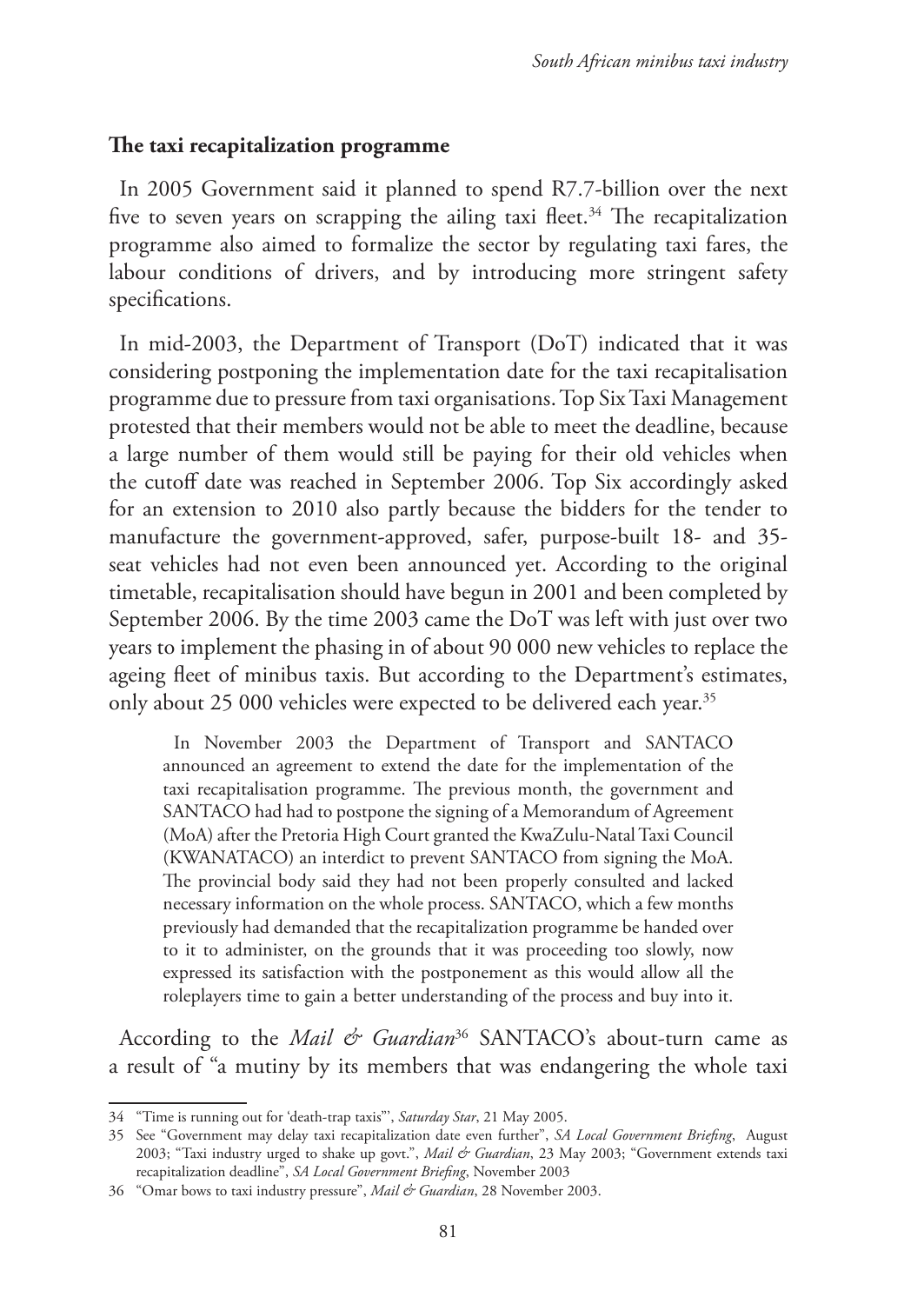recapitalization programme". Members of SANTACO were threatening to boycott the programme because they would not be able to afford the new taxis by 2006. It was said that SANTACO had no alternative but to call for the programme to be slowed down in order to improve communication with its members and prevent a mass exodus of its provincial affiliates. Jeremy Cronin, the parliamentary transport committee chairperson, was reported as saying that the taxi recapitalization was "… a very complex process, and when we first started out in 2000, we could not imagine half the challenges we would come across." He added that his committee had been worried all along about the affordability of the new taxis.

SANTACO's accommodating sentiments certainly did not seem to have been shared by all its members, and dissatisfaction continued to be expressed at the delayed roll-out of the programme. At a Taxi Summit held in Welkom in October 2004, and attended by 1200 representatives, resolutions were adopted for the expediting of the recapitalization programme and, tellingly enough, for the 18- and 35-seater vehicles proposed by the government to be augmented with options for sedan vehicles and 16-seater minibus kombis. The delegates were also particularly keen on being given 'equity shares' in various bus companies and on being guaranteed preferential treatment in the awarding of tenders for the construction of roads, the building of taxi ranks, and the "designing and putting up of transport-related billboards".<sup>37</sup>

In May 2005 the then Minister of Transport, Jeff Radebe, announced that the process for the scrapping of ageing minibus taxis was imminent. The safety requirements for the new taxi vehicles were complete and would be published as regulations in June 2005. He said that the provinces were converting current permits into operating licences and that permit holders should convert their permits by the end of August 2005 or risk forfeiting them. Radebe explained that, "The taxi recap is primarily about the removal of the ageing and unreliable taxi fleet and its replacement with new taxi vehicles… One group is those vehicles whose owners intend to exit the taxi industry immediately. In exchange for the R50 000 scrapping allowance, we will require them to hand in their vehicles and permits and/or operating licences".38

<sup>37</sup> Free State Department of Public Works, Roads and Transport, "Taxi *lekgotla* heralds new era…", 9 June 2009.

<sup>38</sup> "Scrapping old taxis to start soon – Radebe", *SAPA*, 20 May 2005 (available at http://www.iol.co.za, as accessed on 9 June 2009).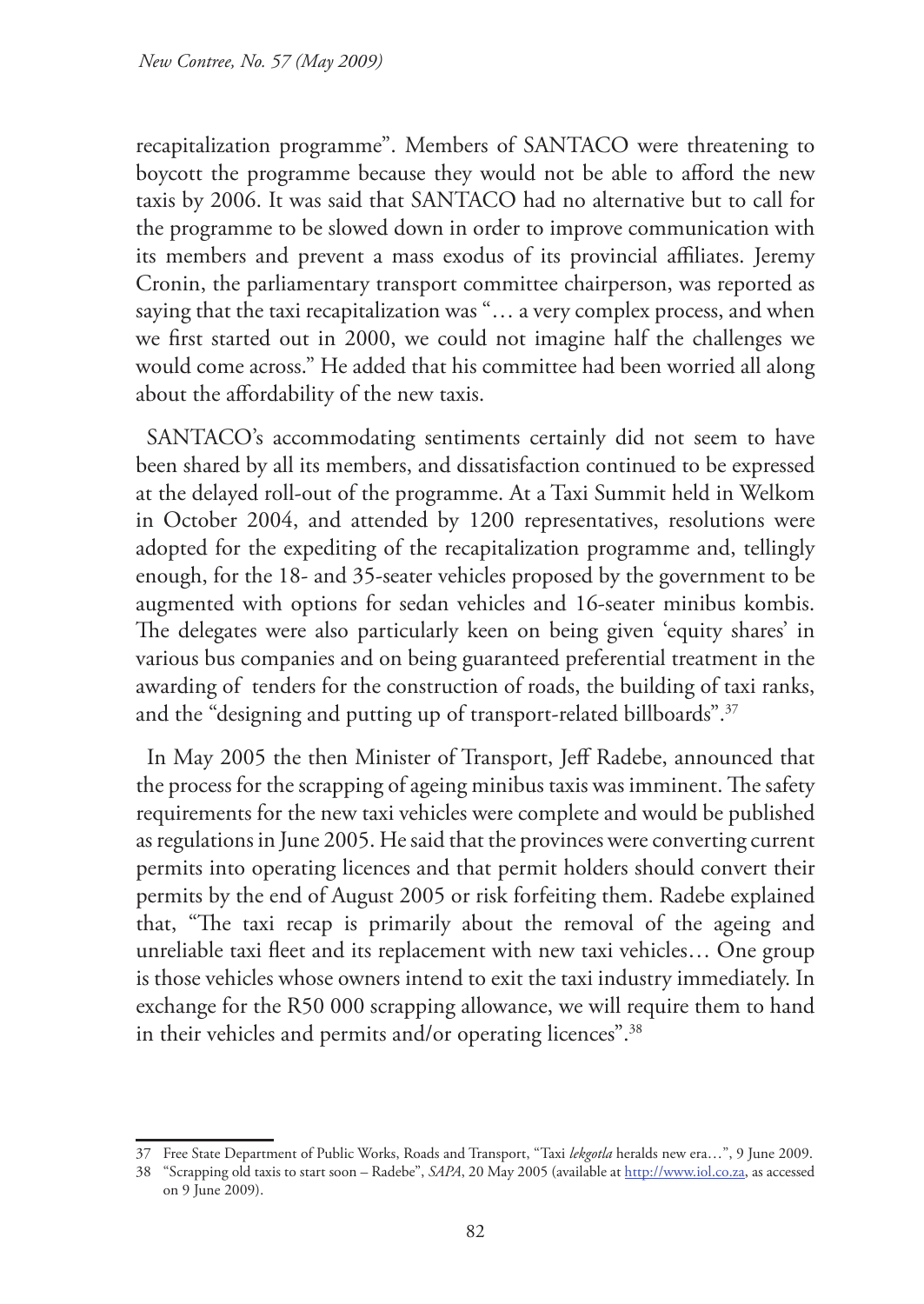But according to a subsequent media report<sup>39</sup> the practice of leasing or renting out licences was widespread. It was also alleged that licences were being sold for up to R30 000 apiece to operate along certain Cape Town routes. When the present writer spoke to a taxi owner about this it became clear that he regarded his operating licence as being held in perpetuity to the extent that it might one day be inherited by his children, or by another family member.

Radebe continued: "The others we need to get off the roads quickly are the death-traps, the worst wrecks on the road… We envisage a period of grace for voluntary surrender of these wrecks, but failure to do so within the time stipulated will lead to these vehicles being impounded. No scrapping allowance will be paid for vehicles impounded in this way".

It was not made clear why traffic law enforcement agencies had not pulled these "wrecks" and "death traps" off the roads already, or whether the "period of grace" meant that until such times as the taxi recapitalization process was implemented, drivers could continue using their "death traps" on public roads while carrying passengers.

### **Market dysfunction in the taxi industry**

The minibus taxi industry in South Africa possesses enormous resilience and appears quite unassailable.40 Due to a welter of opportunities for corruption, however, it has appropriated for itself many of the most negative aspects of the regulatory hand of the state and become a law unto itself. Whether the state can ever wrest control back from the industry is open to doubt.<sup>41</sup> Notwithstanding the minibus taxi industry's market being hobbled and distorted by the excess of anti-competitive practices which characterize its operations, and its apparent indifference to the convenience of its consumers, it nevertheless manages to thrive due to captive demand and the inability of the state and its organs to provide consumers with viable alternatives.

The following excerpt from the Musina Integrated Development Plan  $(IDP)^{42}$  illustrates the extent to which the state could be held hostage by the taxi industry should it choose to flex its muscle by going on 'strike' (which it

<sup>39</sup> "Councillor receives several death threats", *Cape Argus*, 31 May 2005.

<sup>40</sup> See for example F Forde, "Why a 2010 transport timebomb is ticking", *The Star*, 13 June 2009, p. 10.

<sup>41</sup> PA Croucamp, "The social relations of the taxi industry...", pp. 3-4.

<sup>42</sup> Musina Municipality, *Integrated Development Plan* (Musina, Musina Municipality, 2002) p. 59.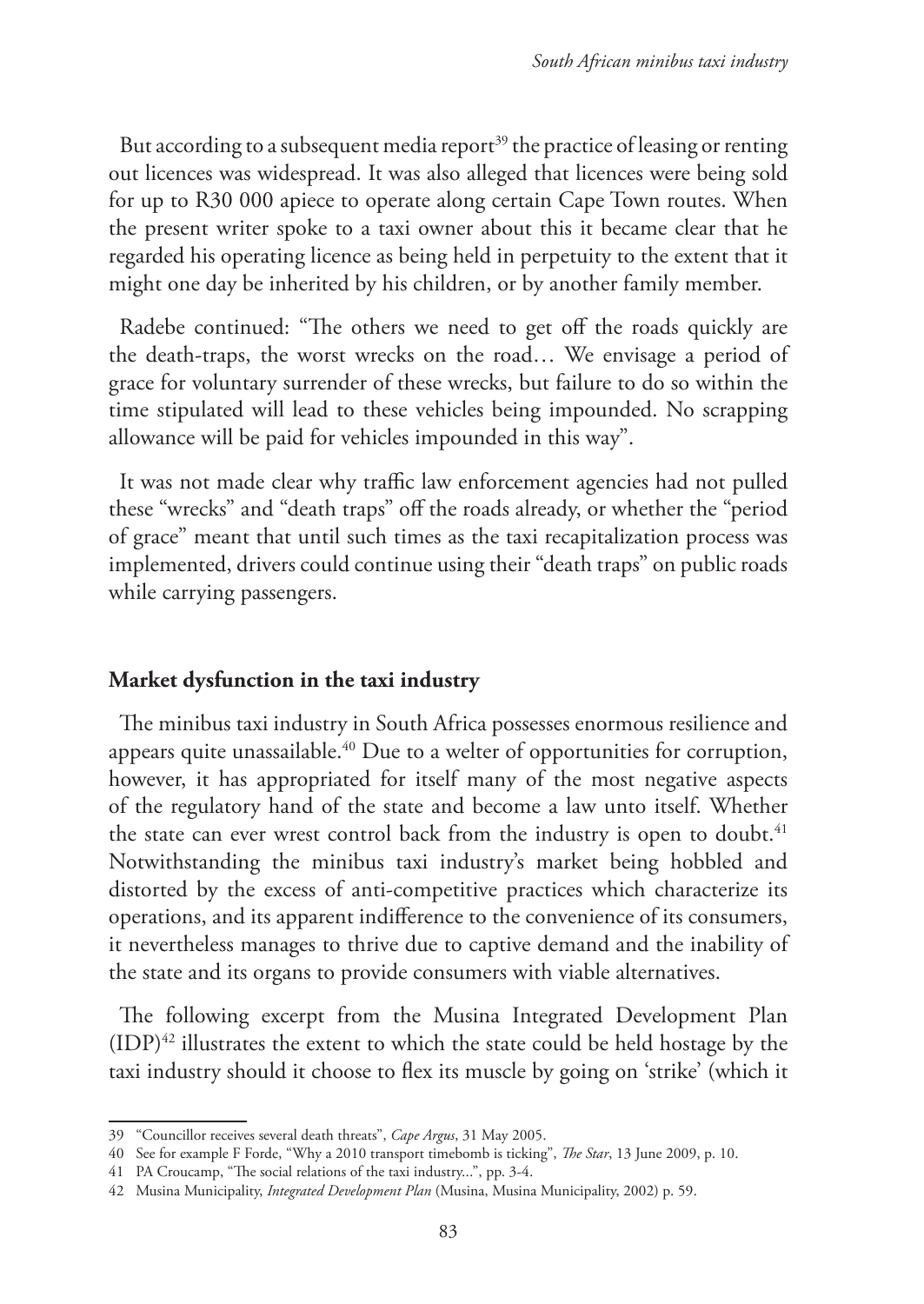### not infrequently does):

[N]o mass transportation system exists. The only form of public transport is one bus service (private) between Nancefield… and the CBD, and privately owned taxis that transport people within Musina and Nancefield, to Beit Bridge and to other long distance destinations. … Musina has one taxi rank that is located in the central business area and was built in 1997. Some 43 taxi operators and 119 taxis are registered with the Beit Bridge Taxi Association... Some illegal taxi's are operating [from] Musina.

Numerous other instances could be added including that of the Free State Gold Fields. The Matjhabeng (Welkom) IDP, for instance, states: "There are no public transport systems operating in Matjhabeng except the privately owned taxis".43 It should be noted that Matjhabeng is an important economic hub.

It is also noteworthy that municipalities appear far more willing and comfortable with liaising with the taxi industry than with the formal business sector. For instance, apropos of the Nala (Bothaville) municipality in the Free State: "In 2001, an LED forum was established and a supervisor for LED projects was appointed by the Municipality. The forum only represents Council and the taxi industry, neither the black nor the white business sectors are represented".44 For much of the country then it would appear that minibus taxis are the only show in town and that the state is beholden to the industry in a way that is far from healthy.

The extent of market failure is illustrated if one poses the hypothetical question: "Would someone who won a new minibus kombi in a lottery be able to leverage this asset to earn a living in the minibus taxi industry?" It is this writer's contention that such a person's chances would be minimal, unless they were prepared to relocate to an ostensibly under-serviced region or unless they already had good contacts within the myriad autarkic associations that effectively control the industry and police the routes.

De Soto's observation that: "it was easier to avoid detection by the authorities and by formals in a motor car than in a larger vehicle"45 may presage the future of the informal transport sector in South Africa should the state ever succeed in co-opting the minibus taxi industry. There is every indication that

<sup>43</sup> Matjhabeng Municipality, *Integrated Development Plan* (Welkom, Matjhabeng Municipality, 2001) p. 12.

<sup>44</sup> Free State Premier's Economic Advisory Council (PEAC), *An evaluation of Local Economic Development (LED) in the Free State,* (Bloemfontein, PEAC, 2004).

<sup>45</sup> H de Soto, *The other path...*, p. 108.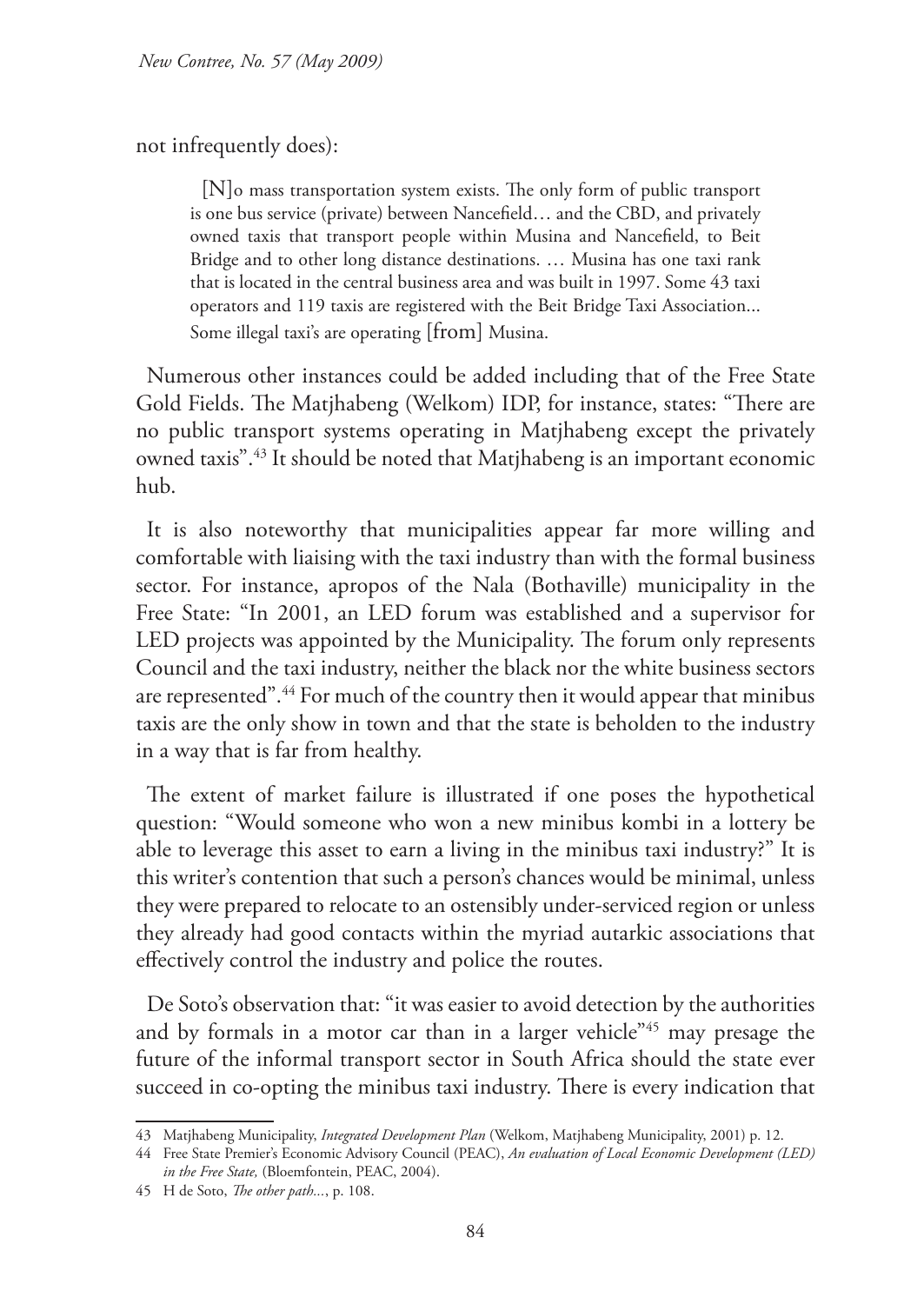the recapitalization will result in a rise in fares asked by the 'formalized' taxis, which will stimulate even more informal (pirate) competition. Peru's informal transport history, as detailed by de Soto, is likely to repeat itself in South Africa. This is one of successive waves of the state 'capture' of pirates leading to openings for a new generation of pirates, which, in its turn, results in the bankruptcy of the formalized, erstwhile pirates who can no longer compete with their informal counterparts.

It is also not clear that the DoT, with a massive infrastructural backlog of roads that are disintegrating<sup>46</sup> should be pursuing a very costly solution to the problems presented by the taxi industry, when a far more economical one, namely deregulation, is at hand.<sup>47</sup> As Croucamp points out, the state is wont to commit itself to much more than vehicle recapitalization. It also variously contemplates providing funds for the establishment of taxi "co-operatives which will extend the operational authority of taximen to the petroleum industry, retailing in spare parts and vehicle maintenance". Apart from the fact that this reads like a recipe for providing yet more niches for organized crime to colonize, it is all quite unnecessary.

In this context the implications of the following very serious assertion are of the essence: "The problem of corruption, as relating to the ownership of taxis, is wider than the police force, pervading the entire government bureaucracy, and it greatly contributes to the ongoing violence as officials promote the taxi association to which their taxis are affiliated".48 If this is the case might not the best course of action be to minimize the opportunities for corruption via careful deregulation?

### **Conclusion**

South Africa suffers from a lack of diversity and variety in the range of transport services it provides. As per the Human Sciences Research Council: 49

International best practice indicates that road-based public passenger transport is likely to be cost effective and better suited to customer needs when there is some product differentiation and a range of different services

<sup>46</sup> One estimate is that it will take R50-billion to restore the infrastructure, see "R50 bn road shock", *The Star*, 16 February 2008.

<sup>47</sup> PA Croucamp, "The social relations of the taxi industry: ...", pp. 3-4.

<sup>48</sup> J Dugard, "Drive on...", p. 33.

<sup>49</sup> HSRC, "Transport sectoral study...", 2004.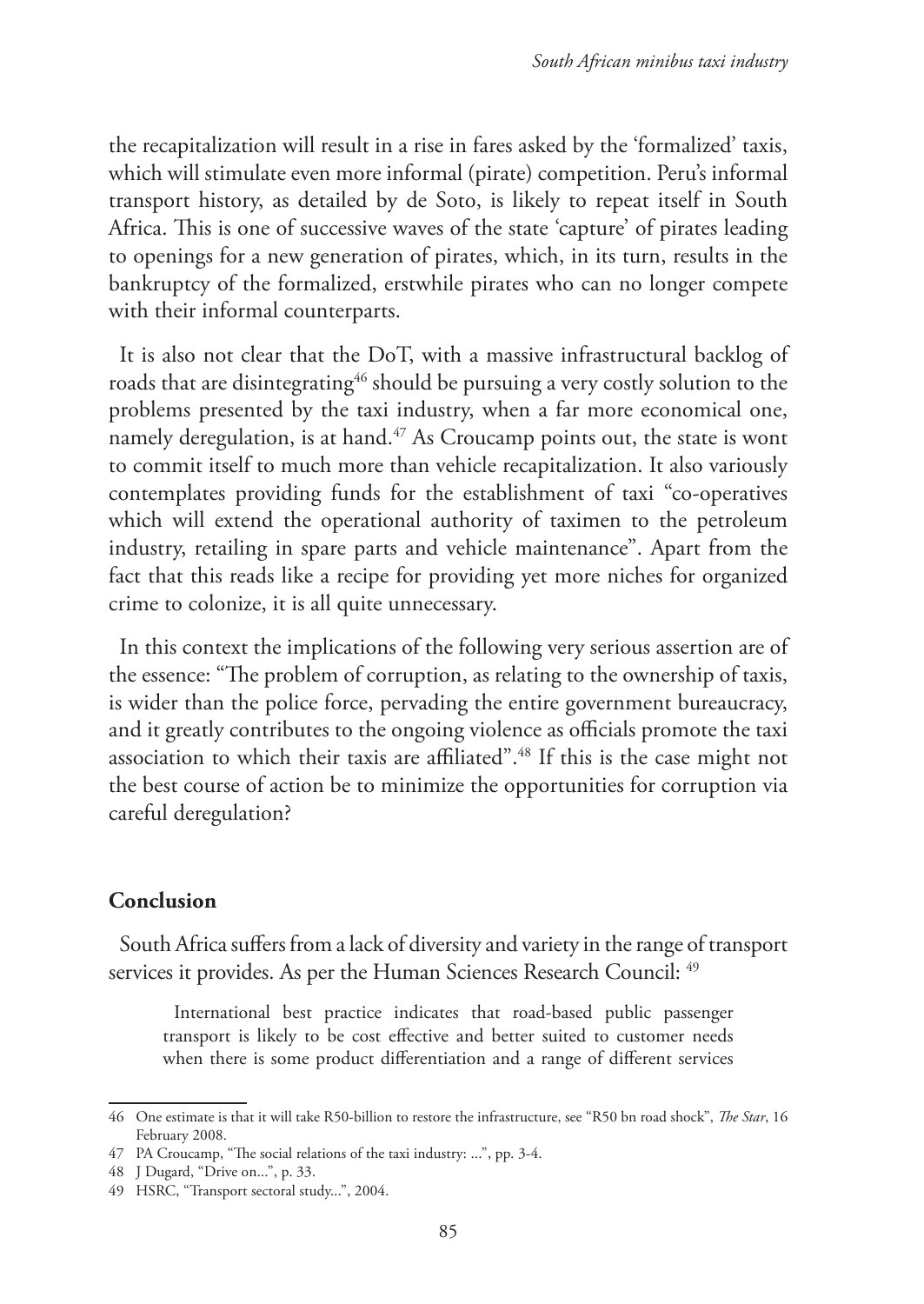provided. The benefits of creating clearly differentiated sub-brands within the overall industry offering, and tailoring these to the specific needs of the consumers, should be encouraged. These differentiated service brands could be built around, as an example, a broader mix of vehicle sizes and capacities. This new competitiveness, based purely on service delivery, would result in a better offering for the consumers, the people of South Africa. In addition, it would mean increased profitability for the business entities that subscribe to it.

It is submitted that only a private sector in which entrepreneurs can function as free agents can give rise to such differentiation. To this end the only "formalization" that is really required is the proper enforcement of "already existing" standards such as, for example, those that automatically address passenger safety by requiring adherence to the normal rules of the road.

The head of the Western Cape's Department for Transport and Public Works, on re-opening a taxi route which had been closed due to violence, made the following announcement which neatly encapsulates the intrusive, hegemonic thinking that informs government policy regarding the minibus taxi industry:<sup>50</sup>

Our intervention in the taxi industry is informed by three important objectives. Firstly, it is aimed at formalising and democratising the taxi industry. Secondly, it is aimed at integrating the industry into the formal public transport environment. To this end, the strengthening of regulations governing the taxi industry is key to our success, especially the implementation of the taxi recapitalisation project. Thirdly, government will implement measures aimed at supporting the taxi industry to make it sustainable… [and] ensure that taxi operators become viable and sustainable businesses.

The past [violence] brought to the fore the question of who is responsible for regulating public transport. The tendency for self-regulation, which is common in the taxi industry, is going to be a thing of the past. "The taxi operators and their associations must understand that all routes, permits and/ or operating licenses as well as ranking facilities, belong to the Government". The taxi operators are only afforded the opportunity and privilege to render services to commuters, and should therefore not be involved in regulatory and enforcement exercises, which are the exclusive domain of the Government.

Instead of trying to wrest ownership of the public routes commons from the strongmen for its "own" allocation, the state should be keeping these routes open for the free use of its public, including aspirant taxi entrepreneurs. The state's current approach, if it has the enforcement capacity to give effect to

<sup>50</sup> Cape Gateway, "Lifting of restrictions on Kraaifontein/ Bellville/Modderdam Road taxi route", April 2005 (available at http://www.capegateway.gov.za/eng/pubs/news/2005/apr/103334, as accessed on 9 June 2009).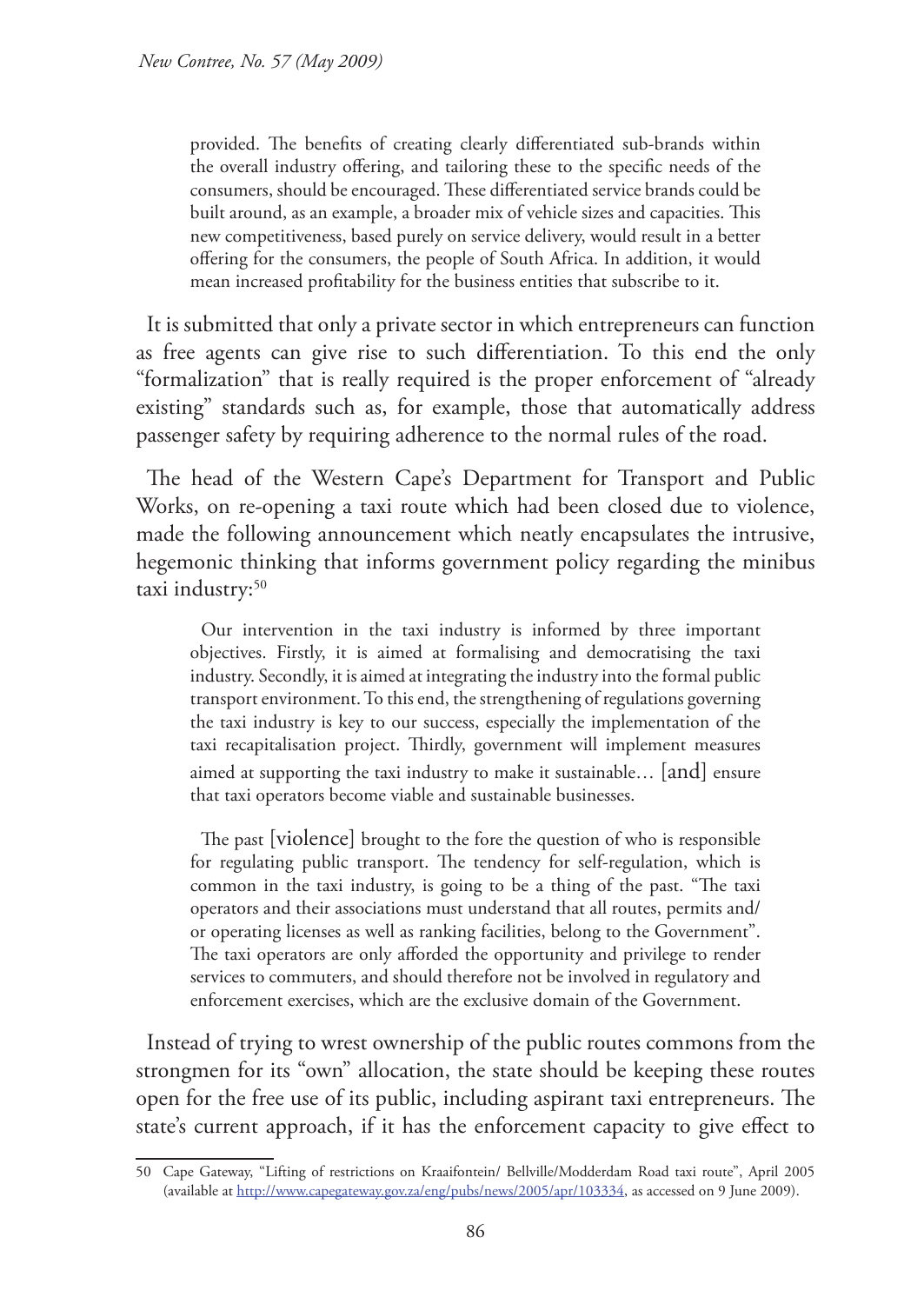it, would seem to sound the death-knell for a market-driven taxi industry. Whether the state will be able to second-guess the market and, by co-opting the present cohort of minibus operators, deliver a more focused and efficient supply of transport than that which has been achieved by the informal industry to date, is what is at issue.

The laws pertaining to vehicle usage are adequate as they stand to ensure passenger safety. Far rather that the authorities should focus their energies on more vigorously giving effect to the existing laws regarding straightforwardly criminal behaviour; vehicle roadworthiness; bad driving; overloading; and the validity of drivers licences, and conserve their sorely limited enforcement capacity by pulling out the rug from under the feet of the informal regulators exercising a stranglehold on the industry from within, and opening up the market to all-comers.

It is said that the violence in the taxi industry is caused by its being so competitive but the reverse is true. It is caused by the zero-sum notion that competition is something to be suppressed. There is nothing in the nature of competition that says it must find expression in violence or corruption or that it should compromise service to the customer. This only happens when the societal "rules of the game" give way to the "law of the jungle".

The objection that scrapping ownership of routes will lead to a harmful oversupply will not hold either. The market is better able than any local authority to rectify oversupply and a much-needed differentiation of transport options could arise organically instead of being arrived at via a costly process of trial-and-error on the part of a state that tends to overrate its omniscient wisdom.

It was allowing markets to function, in the face of an intransigent state, which gave birth to the minibus taxi industry in the first place. The market will not kill off its creation until it has outlived its usefulness, but the resurgence of unnecessary state interference could seriously sap its potential for growth, if not effectively checked by compelling market realities. Arguably what is needed is not more state regulation but less, and for this level of regulation (which is little more than common sense and good housekeeping) to be properly enforced. This entails the state jealously maintaining its prerogative to act as "sole" regulator, in order to root out the element of 'street justice', and the mobster ethos, which has so tarnished the South African minibus taxi industry's image.